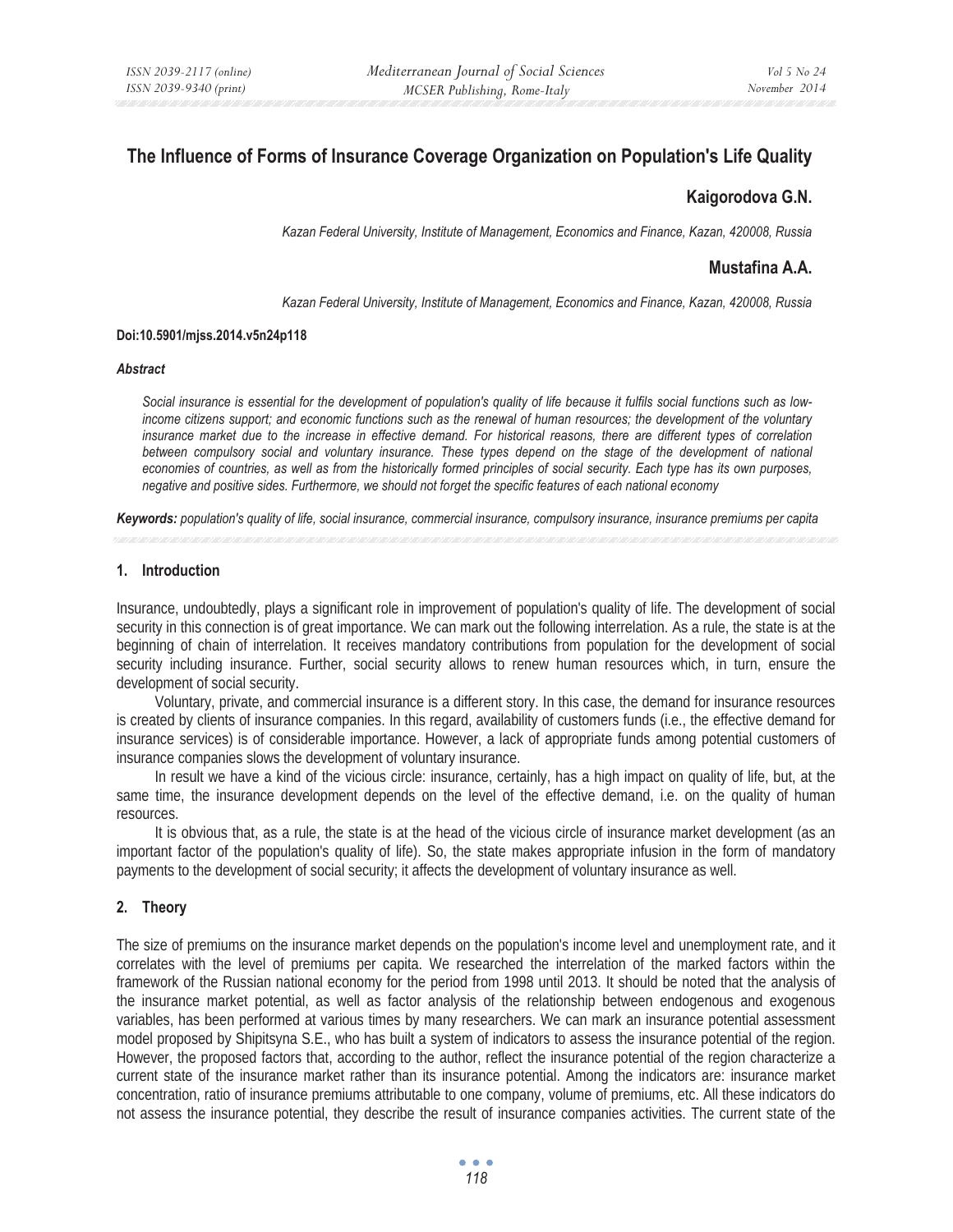insurance potential does not respond to the question of interest for insurers-nonresidents of the market - whether to enter this market at the moment when the entry barriers have not become a serious problem for access. The author, however, offers an interesting methodology to assess the insurance potential through its relationship with the investment potential. Unfortunately, at the time of assignment of a high credit rating and, hence, a high rating of the investment potential to a particular region, the entry barriers in the market increase rapidly due to the sharp increase in the market competition.

We also should note a study of the link between real life insurance premiums per capita and real gross domestic product (GDP) per capita for 41 countries within three levels of income covering 1979-2007 [1].

The authors came to the following conclusions. First, empirical results reveal that the traditional panel unit-root tests could lead to misleading inferences. Second, for the estimated half-lives, the degrees of mean reversion are greater in high-income countries. Third, there is concrete evidence favoring the hypothesis of a long-run equilibrium relationship between real GDP and real life insurance premiums after allowing for the heterogeneous country effect. The long-run estimated panel parameter results indicate that a 1% increase in the real life premium raises real GDP by 0.06%. Finally, it was determined that the development of life insurance markets and economic growth exhibit long-run and short-run bidirectional causalities. These findings offer several useful insights for policy-makers and researchers.

However, the authors sometimes omitted the fact that in some countries, such as Russia, life insurance is often binding (a voluntary form is not developed due to the lack of effective demand) and the state is on the top of life insurance. It means that, life insurance does not develop with the necessary degrees of freedom. Further, we mark out a study that incorporates multiple structural breaks to investigate whether property–casualty insurance (PCI) premiums per capita among 40 countries are mean-reverting or not. The results suggest that the panel dataset is stationary. However, after introduction of the structural breaks into the model and consideration of cross-sectional dependence the results for the test vary with regard to different country characteristics. The researchers came to the following conclusion: any external shocks can have a permanent effect on the insurance premiums. Accordingly, the associated insurance authorities should take possible structural breaks into account when implementing related policies [2]. Thus, such investigations should cover a wider period of time to include possible structural breaks.

Also we can mark an study of the effectiveness of insurance industry of the national economies within the international insurance market conducted according to 6462 insurers from 36 countries. The study is interesting for us because it considered the dependence of the efficiency of life and non-life insurance on special features of national economy, organizational form, size of insurance companies, etc. The researchers concluded that Denmark and Japan have the highest average efficiency, whereas the Philippines is the least efficient [3].

Economists conducted studies of the efficiency of voluntary insurance market within the BRIC countries [4]. The researchers found that the environment affects the efficiency of non-life insurers operating in the BRIC countries. Furthermore, the authors identified four drives of efficiency: Size, profitability, solvency, and ownership form. In our opinion, the analysis should take into account the historically formed redistribution of social and voluntary insurance in the country, in its context the BRIC countries differ essentially from each other.

Also, we will note a study providing an overview of the literature linking health, health insurance and labor market outcomes such as wages, earnings, employment, hours, occupational choice, job turnover, retirement, and the structure of employment. The empirical literature surveyed suggests that poor health reduces the capacity to work and has substantive effects on wages, labor force participation and job choice. Also the empirical literature suggests that access to health insurance has important effects on both labor force participation and job choice; the link between health insurance and wages is less clear [5].

Lets us introduce the marked factors of analysis. Insurance premiums (contributions) is a payment for the insurance that the insured (or beneficiary) shall pay to the insurer in the manner and within the time limits established by the contract of insurance. Income of the population is defined as a sum of all cash receipts of the population from various sources that is available for current consumption and savings, except for money withdrawn from previously accumulated savings and received by the population in the form of loans (credits). Income is determined on the basis of the sum of separate components.

In accordance with the current methodology (No. 61 approved by the State Statistics Committee of Russia as of July 16,1996) when determining the total income of population it is necessary to consider the data on wages and social benefits paid to employees, income from business and property, social payments (in the form of pensions, benefits, scholarships and other measures of social support) formed on the basis of official statistical reporting of organizations making payments to the population. Cumulative assessment of income includes increase of the volume of cash income generated in the informal sector of economy. The said increase is taken as equal to the difference between the total expenditure and savings growth of the population and the total cash payments to the population accounted on the basis of official statistical reporting of organizations. Unemployment rate is the ratio of the unemployed of a certain age group to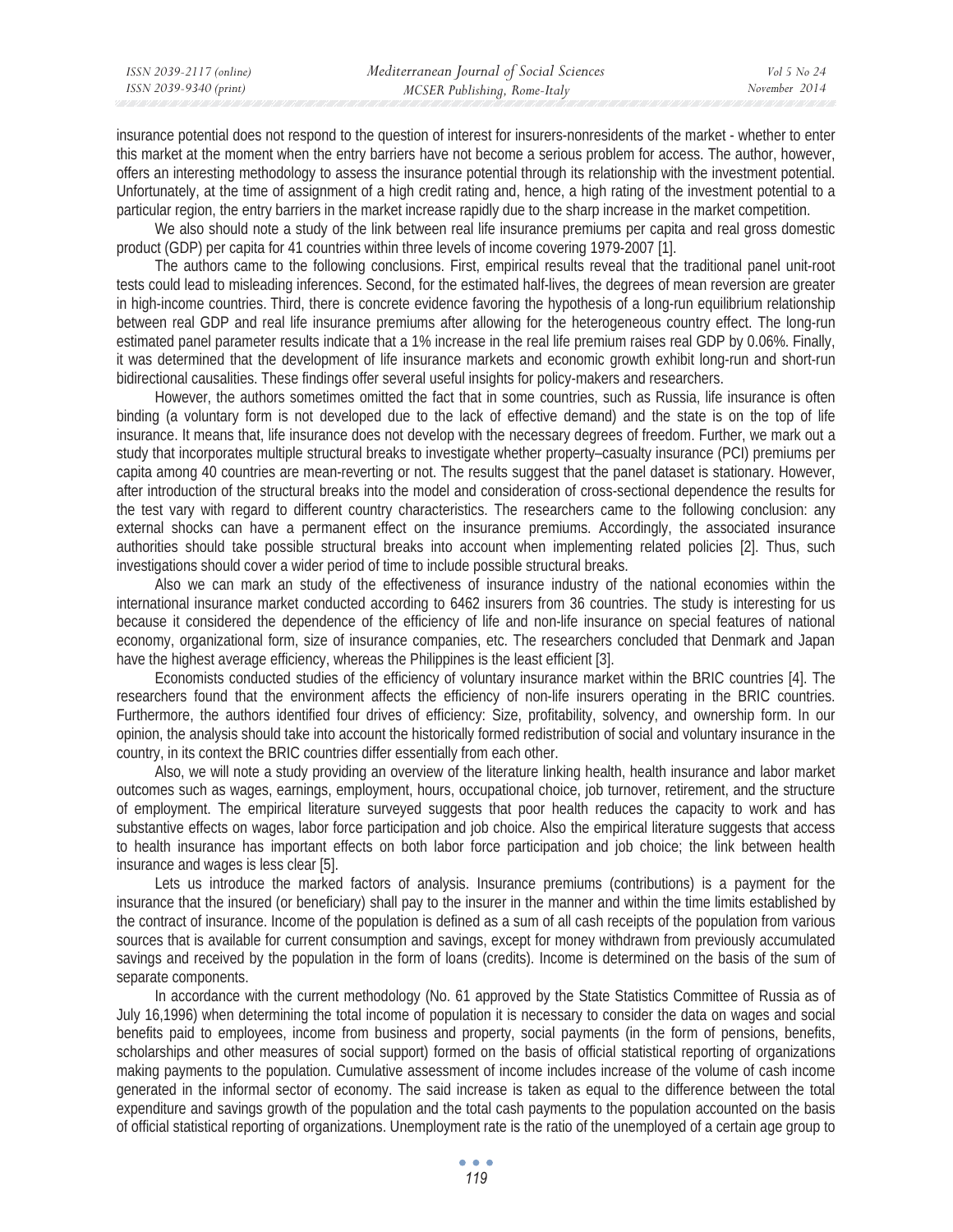the economically active population (employed and unemployed) of the respective age group in percentage terms. The data on the economically active population employed in economy and the unemployed are obtained on the basis of sample surveys on employment conducted by Russian statistical authorities with the following extrapolation of results to the entire population of the surveyed age. The survey has been conducted in Russia since 1992. In 1992-1994, 1997, and 1998 it was conducted one time per year as of the last week of October; in 1995 - 2 surveys were conducted as of the last week of March and October; in 1996 - 1 survey as of the last week of March; since the year 1999 until August, 2009 the survey was conducted on a quarterly regularity. Beginning from September, 2009 the survey is carried out on a monthly basis. Observation units are households and persons at the age of 15-72 years, members of these households. More than 69 thousand people at the age from 15 to 72 years (0.06 % of the population in this age group) were polled during each survey. A varying sampling ratio based on the total population and a relative variation of the "unemployment" indicator is chosen for each constituent entity of the Russian Federation. The sample is based on the primary data base of All-Russia Population Census (ARPC-2002) containing information on the resident population i.e. who are permanently resident in the territory of the region, city, village.

## **3. Results**

The panel study showed that the highest correlation is observed between the average per capita income (0.9) and insurance premiums per capita ( 0.95 ), which was supposed by us earlier (Table 1). At the same, time the relationship between the insurance premiums and the unemployment rate cannot be traced, the correlation was 0.1. Note that, unlike the unemployment rate, the employment rate of the population has a greater correlation with the dynamics of insurance premiums (0.86).

**Table 1.** Insurance premiums / marked factors correlation for the period of 1998-2013

|                                                                  | <b>RIIR</b><br>ıcome<br>thous<br>. Der<br>v | $in\%$<br>rate<br>Unemployment | חות<br>capita<br><b>Ilnsurance</b><br>per<br>nıur<br>ner<br>≺∪ĸ |
|------------------------------------------------------------------|---------------------------------------------|--------------------------------|-----------------------------------------------------------------|
| mln. RURI<br><b>Ilnsur</b><br>nıur<br>- 10<br>''ance<br><br>11.3 | $\cap$<br>ں ل\                              | 148.                           | 052<br>ے ں ہ                                                    |

Thus, the availability of economically active, employed population with corresponding income allows the insurance market to develop. The state implements appropriate market stimulation through social insurance and, thus, allow the voluntary insurance market to develop.

Besides the empirical analysis, the influence of factors on the insurance market development should be also viewed in a psychological aspect, because the market development also depends on the consumers' behavior. When we talk about the potential demand for insurance services, we have to mention what affects the development of demand for insurance services besides the funds availability. According to a survey conducted by Oliver Wyman Company and Rating Agency "Expert RA", the behavior of retail customers in Russian insurance market continues to affect the cost of insurance products, while corporate clients prefer to take out insurance from large well-known insurance companies, as well as from those with which corporate customers have developed long-term positive economic relations. Thus, according to 80 % of the surveyed insurers, the retail customers targeted at cheap products, and 85% of insurers said that corporate clients prefer to take out insurance from major insurance companies [6]. According to a pool conducted by the Rating Agency "Expert RA", 12% of insurers noted that after the crisis clients of insurance companies began to choose only reliable insurance companies, and that will affect the growth of the cost of services of large insurers and the outflow of potential customers with less effective demand from the market [7].

The correlation between social and voluntary insurance. The present article should answer the following questions. What is more important for improvement of life quality - the development of social or voluntary commercial insurance? In our opinion, social insurance has the greatest impact on population's quality of life; but it should not be all-encompassing, it should not obstruct a commercial voluntary form of insurance. The correlation between social and voluntary insurance should be 60:40, where 60% - a level of social security of the population and 40 % - commercial insurance development. Thus, compulsory insurance must leave people a right and motivation to pay attention to a voluntary commercial form of insurance development. In favor of the existence and high level of social security we can mention a study whose author proved that a high level of social security is correlated with a high level of professional growth of the population [8]. The negative aspect of a high level of social security in comparison with voluntary insurance may be an increase of leadingstrings mentality among the population, which, in turn, can lead to a high level of unemployment in the country. Low demand for insurance services in this case results in decrease in quality of offered insurance services. Possible changes in the structure of social security were offered by the authors of the following study [9].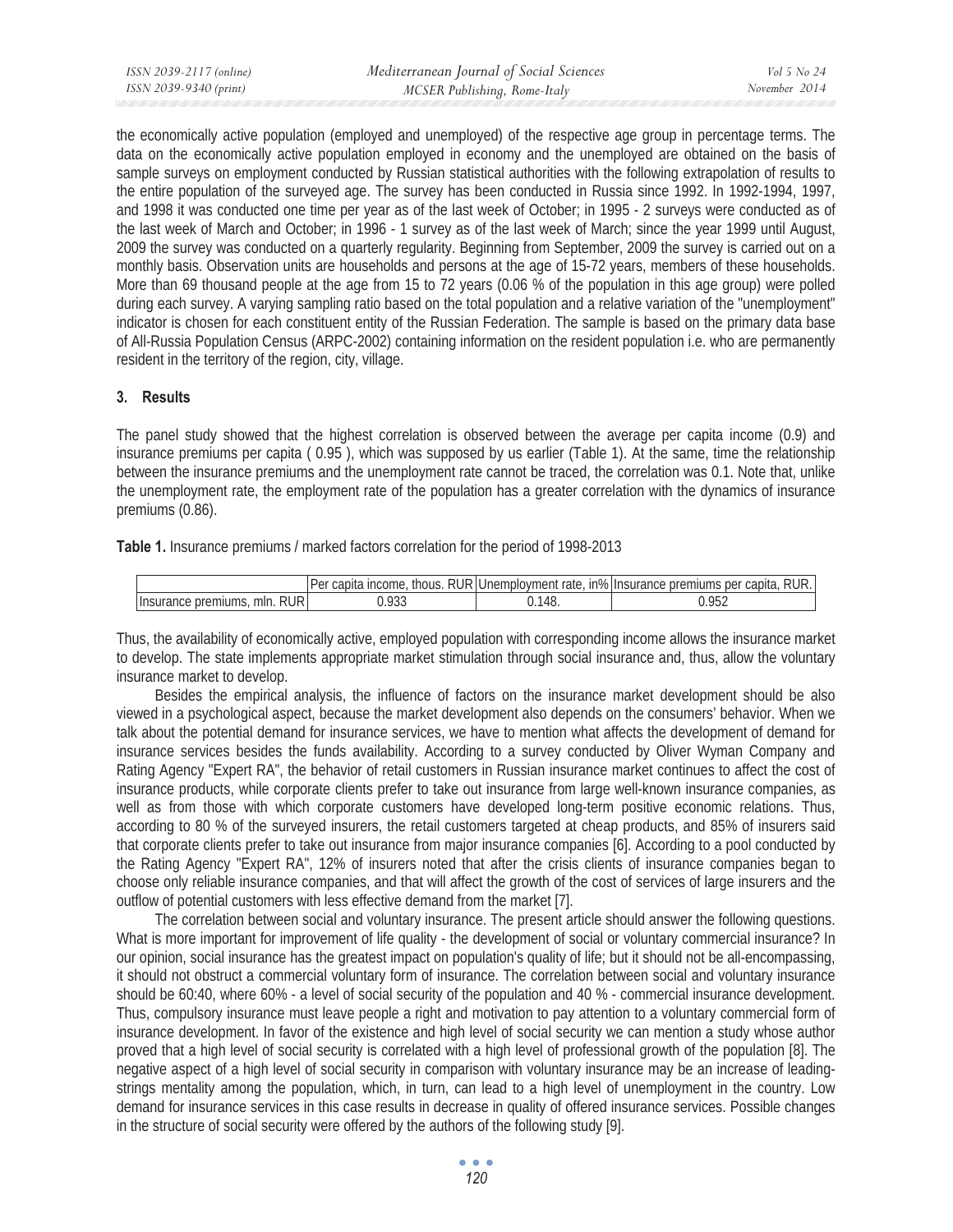In our opinion, social insurance is essential for the improvement of population's quality of life, because it fulfils social functions such as low-income citizens' support; and economic functions such as the renewal of human resources, the development of the voluntary insurance market due to the increase in effective demand. But at the same time a strong bias in favor of social security bears negative factors. Thus, social insurance reduces the economic freedom of the population as a kind of tax and does not depend on the population wishes. The excessive development of social insurance increases a bias in favor of compulsory insurance, thus pulling the demand off from the market of voluntary insurance services, and at the same time it reduces economic competition in the insurance market and increases dependence of the insurance market on compulsory insurance, reducing the activity of insurance companies in improvement of the quality of offered services. We offer the following correlation matrix.

| evel of voluntary insurance | Dependence of insurance coverage on<br>population's income which reduces the<br>quality of life.<br>High degree of economic freedom of the Low degree of economic freedom | Dependence of insurance coverage on population's income which reduces<br>the quality of life.                                                                                                                                                                                                                                                                                                        |
|-----------------------------|---------------------------------------------------------------------------------------------------------------------------------------------------------------------------|------------------------------------------------------------------------------------------------------------------------------------------------------------------------------------------------------------------------------------------------------------------------------------------------------------------------------------------------------------------------------------------------------|
|                             | Low level of protection against the risks<br>associated with reproduction of the labor<br>torce                                                                           | High level of population's quality of life.<br>Low degree of economic freedom of the population.<br>High level of leading-strings mentality among the population, as a<br>consequence: increase in the number of immigrants, a negative state of<br>migration policy.<br>Lobbying of own interests on the part of insurers. Insurers' unwillingness to<br>improve the quality of insurance services. |
|                             |                                                                                                                                                                           | Level of social security development                                                                                                                                                                                                                                                                                                                                                                 |

**Fig. 1** Matrix of correlations between social and voluntary insurance and the quality of life of population

It is interesting that in the countries where social insurance is not developed voluntary insurance develops due to employers interested in the improvement of human resources. For historical reasons, there are different types of correlation between compulsory social and voluntary insurance. These types depend on the stage of the development of national economies of countries, as well as from the historically formed principles of social security.

Let us consider these types. The first two types are: social security state depending on a type of economy: developed or developing. In developing economies, as a rule, social security is not developed, as the development course is targeted at the achievement of a high level of development by all means, in this connection the human capital is only consumed by economy, and the market is not interested in the availability of people of retirement age. The state of developed economy is reflected on the increase of the number of long-living people, due to a high level of health services, quality of life, etc. This contributes to the need for a high level of social security.

The case may be exemplified by the developing economy of China; its social security is underdeveloped for several reasons. Among these reasons are the following. First, the government has set the goal to show fast economic growth; the economy does not bear social character; human resources are only consumed by the economy, there is no incentive for their reproduction. Social security in such conditions will draw off a part of economic growth and will slow the implementation of the economy objective - which is the level of a developed system. Second, specific feature of China national economy is a high amount of economically active population, which is currently growing old rapidly. This circumstance does not allow the country to increase social welfare.

An example of a developed economy with a high level of social security is the national economy of Japan. In due course this developed economy has passed all stages of a developing economy when social security has been neglected. However, after transition to the developed type of national economy social security began to attract more and more attention to itself. Japan is known for the greatest number of long-livers.

The next two types of correlations: historically established balance in favor of social security or voluntary insurance. This can be exemplified by national economies of Russia and the United States. The national economy of Russia beginning from the time of the social type of economy has developed a high level of human resources social security. The example is interesting for the interrelation of premiums ratio in the insurance market and the degree of the market's "level of development" proposed by Oliver Wyman, within which the distinct premium ratios are considered depending on the "level of development" of economies [10].

We can see historically development of voluntary insurance in the USA economy, that resulted in the evolution of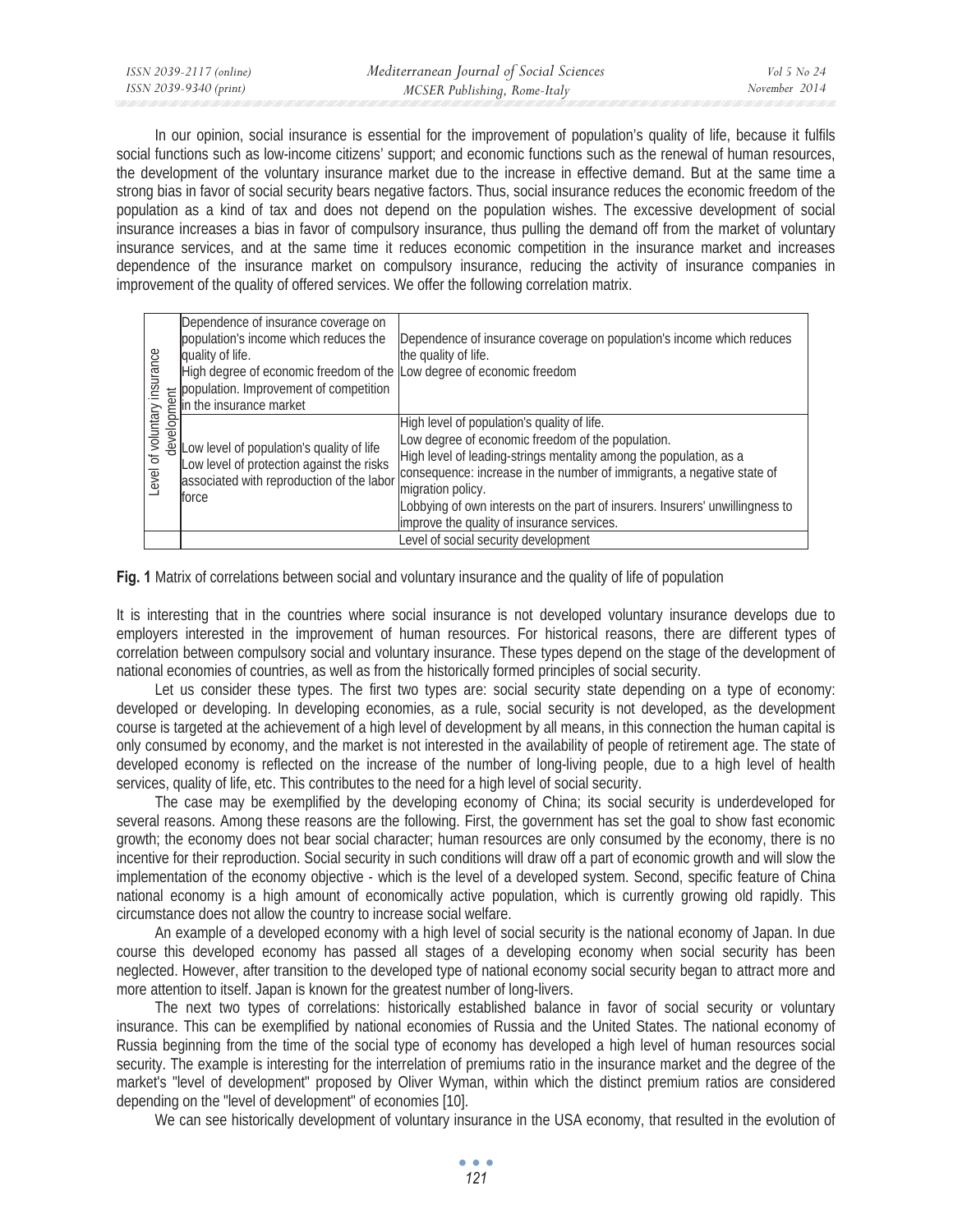competition in the insurance market. The economy's specific feature is that, despite assurances from President Obama on the revision of social policy for the purpose of public support increase, the lobby in the insurance market does not allow USA to implement the previously announced reform. The following study is interesting in the context of the history of voluntary life insurance. Analysis of the life insurance holdings of male probated decedents in Ontario in 1892 demonstrates a negative correlation between the level of personal wealth and the demand for life insurance. Consistent with the study self-insurance was a substitute for market purchases of life insurance where self-insurance capabilities are a by-product of wealth accumulation. The study shows that households primarily demanded life insurance when they lacked accumulated reserves, or wealth, for self-insurance, often early in the life cycle [11]. Thus, initially, life insurance depends on the availability of the effective demand.

Each type has its own purposes, negative and positive sides. Furthermore, we should not forget the specific features of each national economy. Table 2 shows the types of social security of economies.

|                            | Developed economy                                                             | Developing economy                         |
|----------------------------|-------------------------------------------------------------------------------|--------------------------------------------|
|                            | Purpose - social security of population, improvement of                       | Purpose - rapid development of the         |
|                            | population's quality of life, civilized level of development.                 | economy.                                   |
|                            | Disadvantages - draw of a part of economic growth to social                   | Disadvantages - draw of a part of          |
| <b>Historically formed</b> | security, growth suppression, leading-strings mentality,                      | economic growth to social security, growth |
| imbalance towards          | migration growth, migration policy revision, changes in                       | suppression, leading-strings mentality.    |
| social security.           | structure of the historically formed residential population.                  | Advantages - reproduction of the human     |
|                            | Advantages - reproduction of the human capital, civilized                     | capital.                                   |
|                            | level of development.                                                         | Example: the economy of Russia,            |
|                            | Example: the economy of Japan, France, etc.                                   | Kazakhstan, etc.                           |
|                            |                                                                               | Purpose - rapid development of the         |
|                            |                                                                               | economy.                                   |
|                            | Purpose - a civilized level of development.                                   | Disadvantages - the consumption of         |
| <b>Historically formed</b> | Disadvantages - limit of population's quality of life.                        | human resources without reproduction due   |
|                            | imbalance in favor of Advantages - economic freedom of population, absence of | to the lack of effective demand, limit of  |
| voluntary insurance        | leading-strings mentality among the population.                               | population's quality of life.              |
|                            | Example: the U.S. economy, etc.                                               | Advantages - no draw of forces to non-     |
|                            |                                                                               | economic objectives.                       |
|                            |                                                                               | For example, economies of China, India.    |

**Table 2.** Types of social security of economies

## **4. Conclusions**

Firstly, the panel study showed that the highest correlation is observed between the average per capita income (0.9) and insurance premiums per capita (0.95), which was supposed by us earlier (Table 1). At the same, time the relationship between the insurance premiums and the unemployment rate cannot be traced, the correlation was 0.1. Note that, unlike the unemployment rate, the employment rate of the population has a greater correlation with the dynamics of insurance premiums (0.86). The availability of economically active, employed population with corresponding income allows the insurance market to develop. The state implements appropriate market stimulation through social insurance and, thus, allows the voluntary insurance market to develop. The economic behavior of retail customers in Russian insurance market continues to affect the cost of insurance products, while corporate clients prefer to take out insurance from large well-known insurance companies, as well as from those with which corporate customers have developed long-term positive economic relations.

Secondly, social insurance is essential for the development of population's quality of life because it fulfils social functions such as low-income citizens support; and economic functions such as the renewal of human resources; the development of the voluntary insurance market due to the increase in effective demand. But at the same time a strong bias in favor of social security bears negative factors. Thus, social insurance reduces the degree of economic freedom of population as a kind of tax, and does not depend on population's wishes. The excessive development of social insurance increases a bias in favor of compulsory insurance, thus pulling the demand off from the market of voluntary insurance services, and at the same time it reduces economic competition in the insurance market and increases dependence of the insurance market on compulsory insurance, reducing the activity of insurance companies in improvement of the quality of offered services.

Thirdly, for historical reasons, there are different types of correlation between compulsory social and voluntary